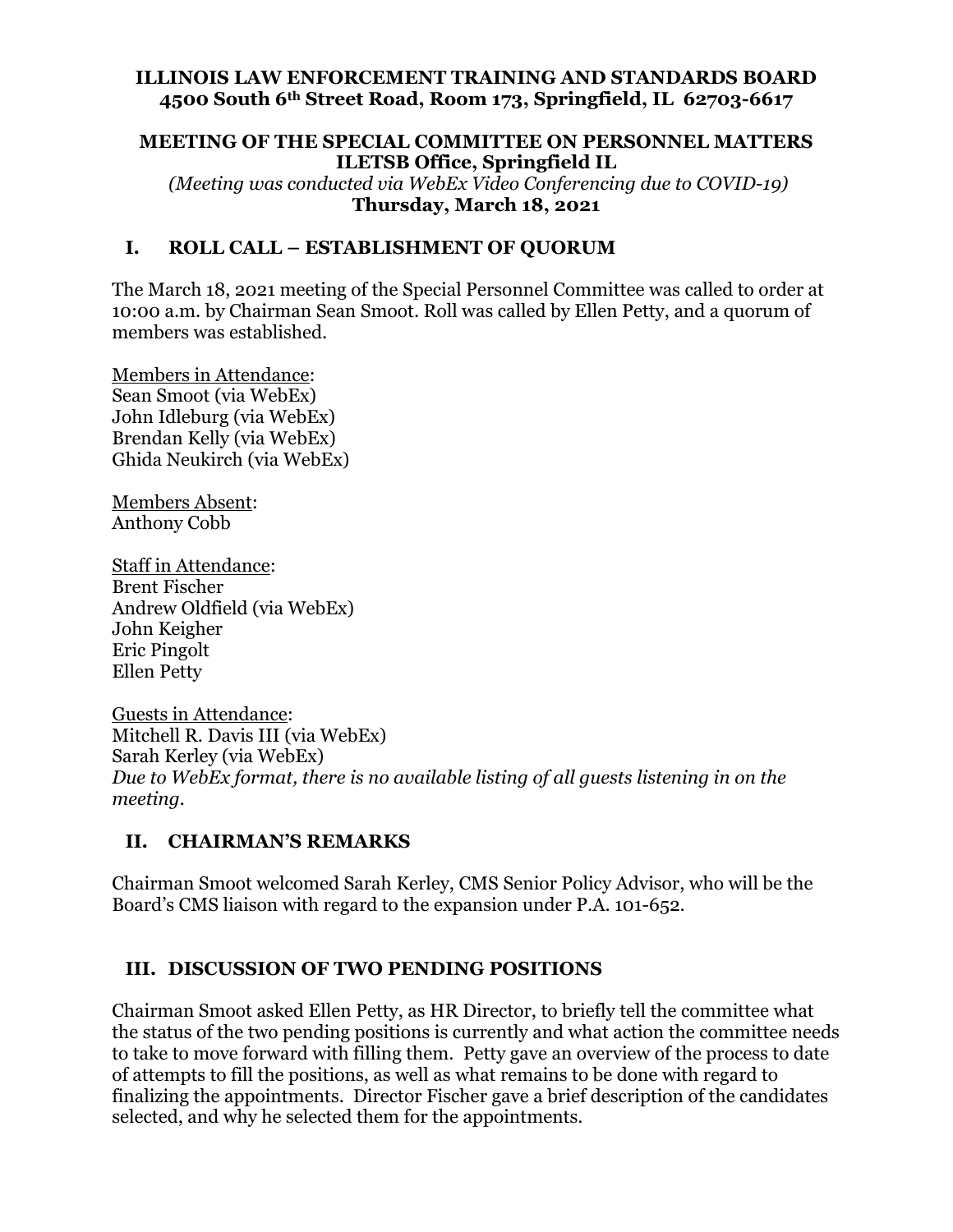*Motion was made by Neukirch, seconded by Idleburg, and carried by all members present via roll call vote to authorize and approve the Director to move forward with processing the appointments of Michelle Mlinar and Jeffrey Chapman.* 

# **IV. REVIEW OF CURRENT ORGANIZATIONAL CHART**

No discussion until next meeting.

# **V. REVIEW OF CURRENT MAP AND PROPOSED SERVICE AREA MAPS**

No discussion until next meeting.

# **VI. QUESTIONS REGARDING EXISTING 104 DOCUMENTS**

No discussion until next meeting.

# **VII. NEXT STEPS**

Chairman Smoot handed the floor over to Sarah Kerley to tell the committee about the CMS function and what the role of the committee can be moving forward as we expand the scope of our employees at the Board.

Kerley introduced herself and shared her goals with regard to informing and advising the committee and working with the Board to help accomplish its hiring goals. She indicated that we can't accomplish everything today, but we can go over a few high-level topics to get started.

The vast majority of positions in state government, including those at the Board, are job protected positions, because they're in the union. The Board is in an unusual spot because it is not directly responsible to the Governor under some statues, meaning it has an interesting kind of structural authority and transferring authority. There are only a very small percentage of positions in government where you can just pluck humans and put them in jobs – those jobs are referred to as exempt positions. The jobs the committee moved on today are examples of this type of position. Under the Personnel Code, every agency is entitled to at least 3 exempt positions, including a private secretary for the Director in Sangamon and Cook counties, as well as a confidential assistant. With ILETSB being so small, most employees wear many hats, which is not necessarily the case with bigger agencies. Over the last 6 months, she has worked with Ellen to clean up a few things to make those positions work more effectively. She will continue working with her on the positions in the org chart to determine appropriate union status. She briefly touched on reaching applicants via contractual rights. She shared that she learned, shortly before the pandemic, that the two hardest positions to fill are nurses and IT professionals. She anticipates we will get some individuals wanting to move into some of our IT positions, but they may not have the skills that we're looking for if we're using cutting edge technology, as DoIT is usually working with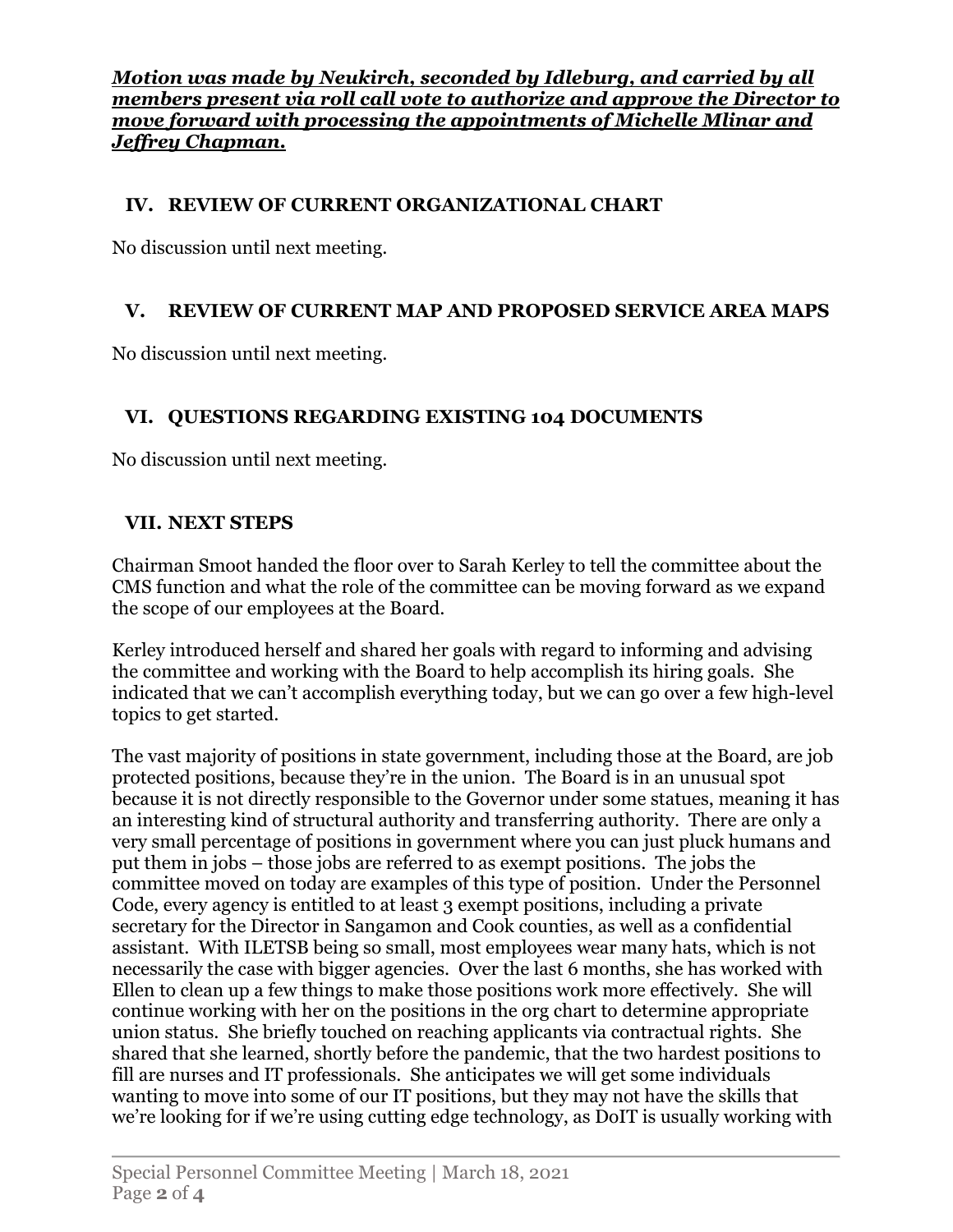older technology in a much narrower scope than what we will be looking for. This means we will need to be very mindful of how we develop those job descriptions to ensure we are identifying the specialized skills we need to be able to reach highly qualified applicants. She also touched on the concepts involved with development of a hiring plan, which she will be happy to work with us on, within the constraints of the Personnel Code, Personnel Rules, and relevant collective bargaining contracts. She touched on the new online application process implemented earlier this year, and that bargaining unit positions are still to be transitioned over into that process. Most of the positions under our proposed org chart would be AFSCME positions. She shared the information that every newly created position in state government, unless it has distinctly regional work, must be established in Sangamon county. To fully realize our strategies for diversity when our positions are posted in a county that is 80% white, can be challenging. She will reach out to some other agencies who have current positions that would be similar in the scope of work as the new positions we are creating, so that we can use those as a guide and talk through how that will work. She shared some thoughts on the use of personal services contracts in place of job protected full time staff with regard specifically to the impartiality for administrative hearings. She warned against development of option 2 positions, as typing tests slow down the hiring process by as much as 2 months, and the chance of people in 2021 not being able to type is rare and would likely result in people not being successful in their jobs. She explained the difference between how hiring under collective bargaining agreements under state government differs greatly from how hiring works in the rest of the world, in that we do job offers, rather than an interview for those positions.

The State of Illinois hiring process is what it is, but even in the competitive selection process, we are very tentative of having too many fingers in the sequence from the point of where we know who the candidate pool is. We should only be sharing that list with a very small number of people with information redacted. We don't make that available when we're vetting and blinding applications to be seen due to identifying potential conflicts. Also, for anyone involved in the hiring process, you're disclosing your relationships with all applicants, no matter how insignificant those relationships might be. Because of that, it is important to be mindful of this requirement so there aren't 25 relationship disclosures and conflict of interest certifications for each hiring sequence, because that's just inviting trouble.

Where the committee can be most helpful is on the paperwork side of things, such as being thoughtful about the organizational structure and having rock solid job descriptions that are objective and measurable and tell the community and prospective applicants what we're really looking for. Additionally, the committee's assistance with recruiting and getting the word out once the jobs are posted will be very important. As for whether non-state employees can serve as interviewers, the answer is yes, but they will have to take the CMS online interviewer training on OneNet if they would want to participate as an interviewer responsible for scoring candidates. Additionally, if you're an interviewer, you must be an interviewer for the entire hiring sequence, so acting as an interviewer would also depend upon your willingness to clear out large parts of your schedule for a couple of weeks for each hiring sequence.

What cannot happen is that once the top competitor at the end of the competitive selection process is determined, the committee looking at it and saying that person does not meet our demographic needs. If the top competitor is going to be bypassed for